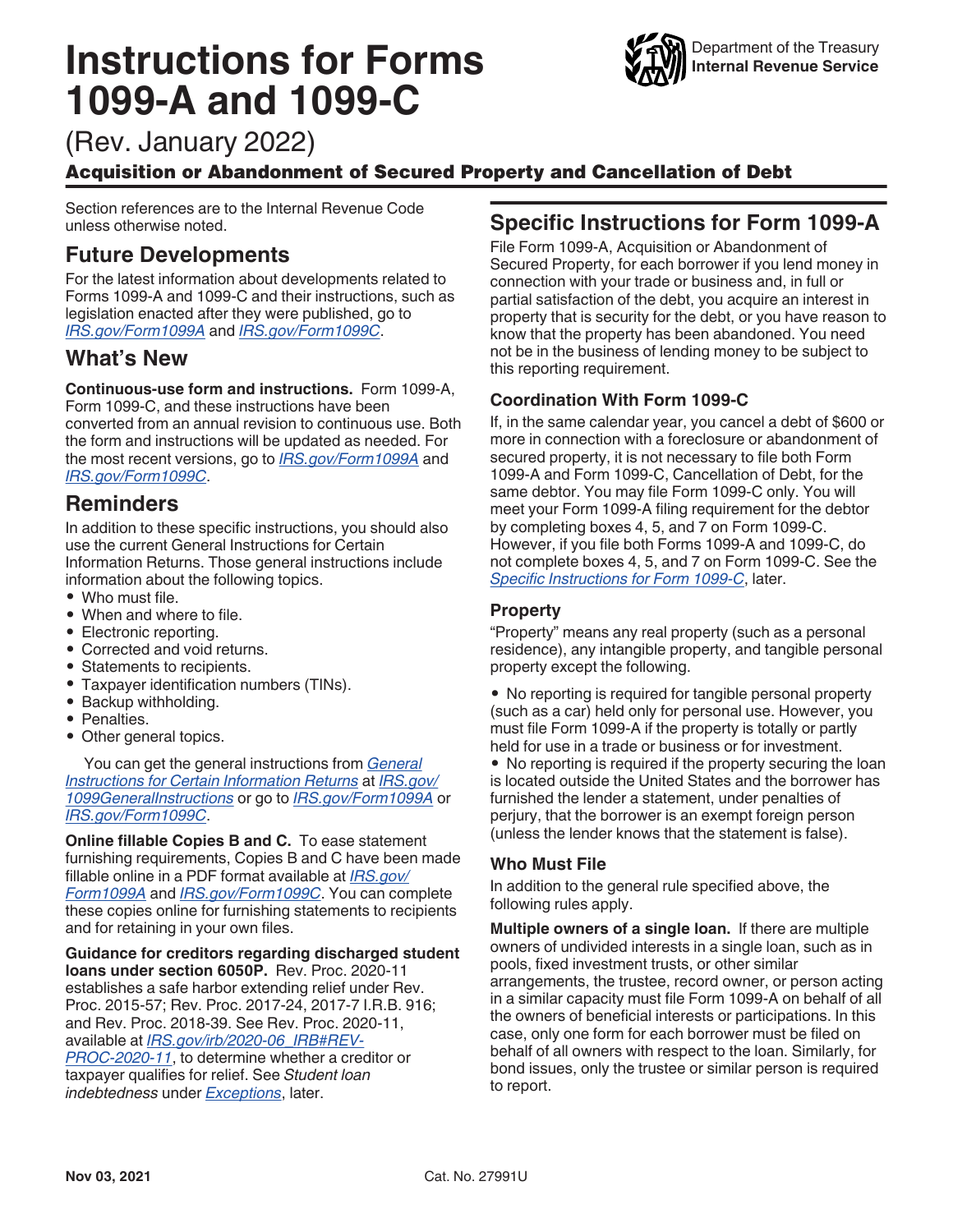**Governmental unit.** A governmental unit, or any of its subsidiary agencies, that lends money secured by property must file Form 1099-A.

**Subsequent holder.** A subsequent holder of a loan is treated as a lender and is required to report events occurring after the loan is transferred to the new holder.

**Multiple lenders.** If more than one person lends money secured by property and one lender forecloses or otherwise acquires an interest in the property and the sale or other acquisition terminates, reduces, or otherwise impairs the other lenders' security interests in the property, the other lenders must file Form 1099-A for each of their loans.

For example, if a first trust holder forecloses on a building, and the second trust holder knows or has reason to know of such foreclosure, the second trust holder must file Form 1099-A for the second trust even though no part of the second trust was satisfied by the proceeds of the foreclosure sale.

## **When To File**

File Form 1099-A in the year following the calendar year in which you acquire an interest in the property or first know or have reason to know that it has been abandoned.

## **Abandonment**

An abandonment occurs when the objective facts and circumstances indicate that the borrower intended to and has permanently discarded the property from use. You have "reason to know" of an abandonment based on all the facts and circumstances concerning the status of the property. You will be deemed to know all the information that would have been discovered through a reasonable inquiry when, in the ordinary course of business, you become aware or should become aware of circumstances indicating that the property has been abandoned. If you expect to commence a foreclosure, execution, or similar sale within 3 months of the date you had reason to know that the property was abandoned, reporting is required as of the date you acquire an interest in the property or a third party purchases the property at such sale. If you expect to but do not commence such action within 3 months, the reporting requirement arises at the end of the 3-month period.

#### **Statements to Borrowers**

If you are required to file Form 1099-A, you must provide a statement to the borrower. Furnish a copy of Form 1099-A or an acceptable substitute statement to each borrower. For more information about the requirement to furnish a statement to the borrower, see part M in the current General Instructions for Certain Information Returns.

**Truncating borrower's TIN on statements.** Pursuant to Regulations section 301.6109-4, all filers of Form 1099-A may truncate a borrower's TIN (social security number (SSN), individual taxpayer identification number (ITIN), adoption taxpayer identification number (ATIN), or employer identification number (EIN)) on payee statements. Truncation is not allowed on any documents the filer files with the IRS. A lender's TIN may not be

truncated on any form. See part J in the current General Instructions for Certain Information Returns.

#### **Account Number**

The account number is required if you have multiple accounts for a borrower for whom you are filing more than one Form 1099-A. Additionally, the IRS encourages you to designate an account number for all Forms 1099-A that you file. See part L in the current General Instructions for Certain Information Returns.

#### **Box 1. Date of Lender's Acquisition or Knowledge of Abandonment**

For an acquisition, enter the date you acquired the secured property. An interest in the property is generally acquired on the earlier of the date title is transferred to the lender or the date possession and the burdens and benefits of ownership are transferred to the lender. If an objection period is provided by law, use the date the objection period expires. If you purchase the property at a sale held to satisfy the debt, such as at a foreclosure or execution sale, use the later of the date of sale or the date the borrower's right of redemption, if any, expires.

For an abandonment, enter the date you knew or had reason to know that the property was abandoned unless you expect to commence a foreclosure, execution, or similar action within 3 months, as explained earlier. If a third party purchases the property at a foreclosure, execution, or similar sale, the property is treated as abandoned, and you have reason to know of its abandonment on the date of sale.

## **Box 2. Balance of Principal Outstanding**

Enter the balance of the debt outstanding at the time the interest in the property was acquired or on the date you first knew or had reason to know that the property was abandoned. Include only unpaid principal on the original debt. Do not include accrued interest or foreclosure costs.

## **Box 3. Reserved for Future Use**

## **Box 4. Fair Market Value (FMV) of Property**

For a foreclosure, execution, or similar sale, enter the FMV of the property. See Temporary Regulations section 1.6050J-1T, Q/A-32. Generally, the gross foreclosure bid price is considered to be the FMV. If an abandonment or voluntary conveyance to the lender in lieu of foreclosure occurred and you placed an "X" in the checkbox in box 5, enter the appraised value of the property. Otherwise, make no entry in this box.

#### **Box 5. Was Borrower Personally Liable for Repayment of the Debt**

If the borrower was personally liable for repayment of the debt at the time the debt was created or, if modified, at the time of the last modification, enter an "X" in the checkbox.

#### **Box 6. Description of Property**

Enter a general description of the property. For real property, you must generally enter the address of the property, or, if the address does not sufficiently identify the property, enter the section, lot, and block.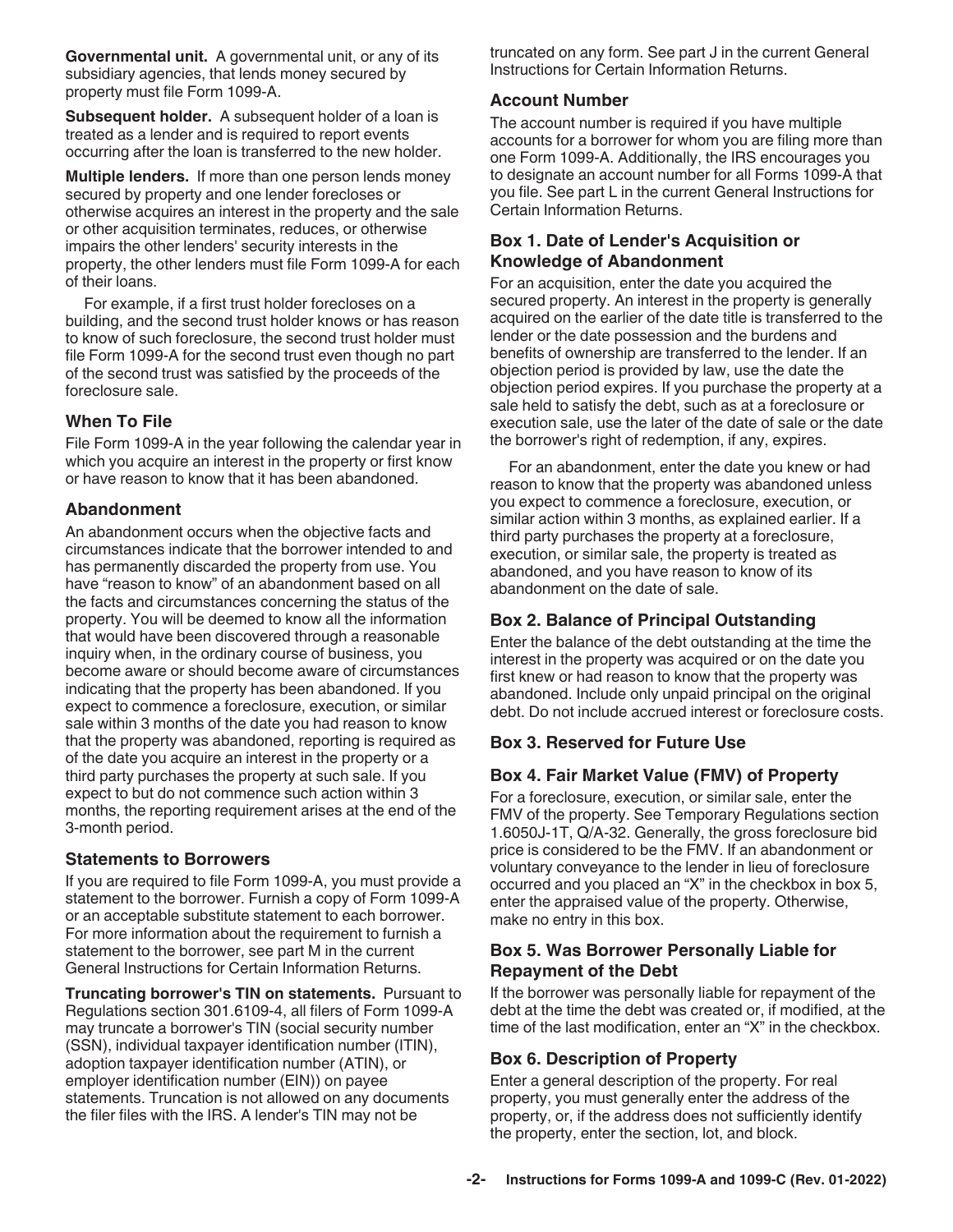<span id="page-2-0"></span>For personal property, enter the applicable type, make, and model. For example, describe a car as "Car—2017 Honda Accord." Use a category such as "Office Equipment" to describe more than one piece of personal property, such as six desks and seven computers. Enter "CCC" for crops forfeited on Commodity Credit Corporation loans.

# **Specific Instructions for Form 1099-C**



*The creditor's phone number must be provided in the creditor's information box. It should be a*  **h** the creditor's information box. It should be a caution central number for all canceled debts at which a *person may be reached who will ensure the debtor is connected with the correct department.*



*Do not file Form 1099-C when fraudulent debt is canceled due to identity theft. Form 1099-C is to*  **decombine 1999-C** is to identity the *be used only for cancellations of debts for which*  $\frac{1}{2}$ *the debtor actually incurred the underlying debt.*

File Form 1099-C, Cancellation of Debt, for each debtor for whom you canceled a debt owed to you of \$600 or more if:

1. You are an entity described under *Who Must File*, later; and

2. An identifiable event has occurred. It does not matter whether the actual cancellation is on or before the date of the identifiable event. See *[When Is a Debt](#page-3-0)  [Canceled](#page-3-0)*, later.



*Form 1099-C must be filed regardless of whether the debtor is required to report the debt as c***<sub>AUTION</sub>** *income.* 

The debtor may be an individual, corporation, partnership, trust, estate, association, or company.

Do not combine multiple cancellations of a debt to determine whether you meet the \$600 reporting requirement unless the separate cancellations are under a plan to evade the Form 1099-C requirements.

# **Coordination With Form 1099-A**

If, in the same calendar year, you cancel a debt of \$600 or more in connection with a foreclosure or abandonment of secured property, it is not necessary to file both Form 1099-A, Acquisition or Abandonment of Secured Property, and Form 1099-C for the same debtor. You may file Form 1099-C only. You will meet your Form 1099-A filing requirement for the debtor by completing boxes 4, 5, and 7 on Form 1099-C. However, you may file both Forms 1099-A and 1099-C; if you do file both forms, do not complete boxes 4, 5, and 7 on Form 1099-C. See the *[Specific Instructions for Form 1099-A](#page-0-0)*, earlier, and *[Box 4.](#page-5-0)  [Debt Description](#page-5-0)*, *[Box 5. Check Here if the Debtor Was](#page-5-0) [Personally Liable for Repayment of the Debt](#page-5-0)*, and *[Box 7.](#page-5-0)  [Fair Market Value \(FMV\) of Property](#page-5-0)*, later.

## **Who Must File**

File Form 1099-C if you are any of the following.

1. A financial institution described in section 581 or 591(a) (such as a domestic bank, trust company, building and loan association, or savings and loan association).

2. A credit union.

3. Any of the following, its successor, or subunit of one of the following.

- a. Federal Deposit Insurance Corporation.
- b. National Credit Union Administration.

c. Any other federal executive agency, including government corporations.

- d. Any military department.
- e. U.S. Postal Service.
- f. Postal Rate Commission.

4. A corporation that is a subsidiary of a financial institution or credit union, but only if, because of your affiliation, you are subject to supervision and examination by a federal or state regulatory agency.

5. A federal government agency including:

- a. A department,
- b. An agency,
- c. A court or court administrative office, or

d. An instrumentality in the judicial or legislative branch of the government.

6. Any organization whose significant trade or business is the lending of money, such as a finance company or credit card company (whether or not affiliated with a financial institution). The lending of money is a significant trade or business if money is lent on a regular and continuing basis. Regulations section 1.6050P-2(b) lists three safe harbors under which reporting may not be required for the current year. See *Safe harbor rules* next.

**Safe harbor rules.** The three safe harbor rules in which an entity will not be considered to have a significant trade or business of lending money are the following.

1. No prior year reporting required. An organization will not have a significant trade or business of lending money for the current year if the organization was not required to report in the prior year and if its gross income from lending money in the most recent test year (see (3) below) is less than both 15% of the organization's gross income and \$5 million.

2. Prior year reporting requirement. An organization that had a prior year reporting requirement will not have a significant trade or business of lending money for the current year if, for each of the 3 most recent test years, its gross income from lending money is less than both 10% of the organization's gross income and \$3 million.

3. No test year. Newly formed organizations are considered not to have a significant trade or business of lending money even if the organization lends money on a regular and continuing basis. However, this safe harbor does not apply to an entity formed or availed of for the principal purpose of holding loans acquired or originated by another entity. In this instance, the transferee entity (including real estate mortgage investment conduits (REMICs) and pass-through securitized indebtedness arrangements) may be required to report cancellation of indebtedness on Form 1099-C. See Regulations section 1.6050P-1(e)(5).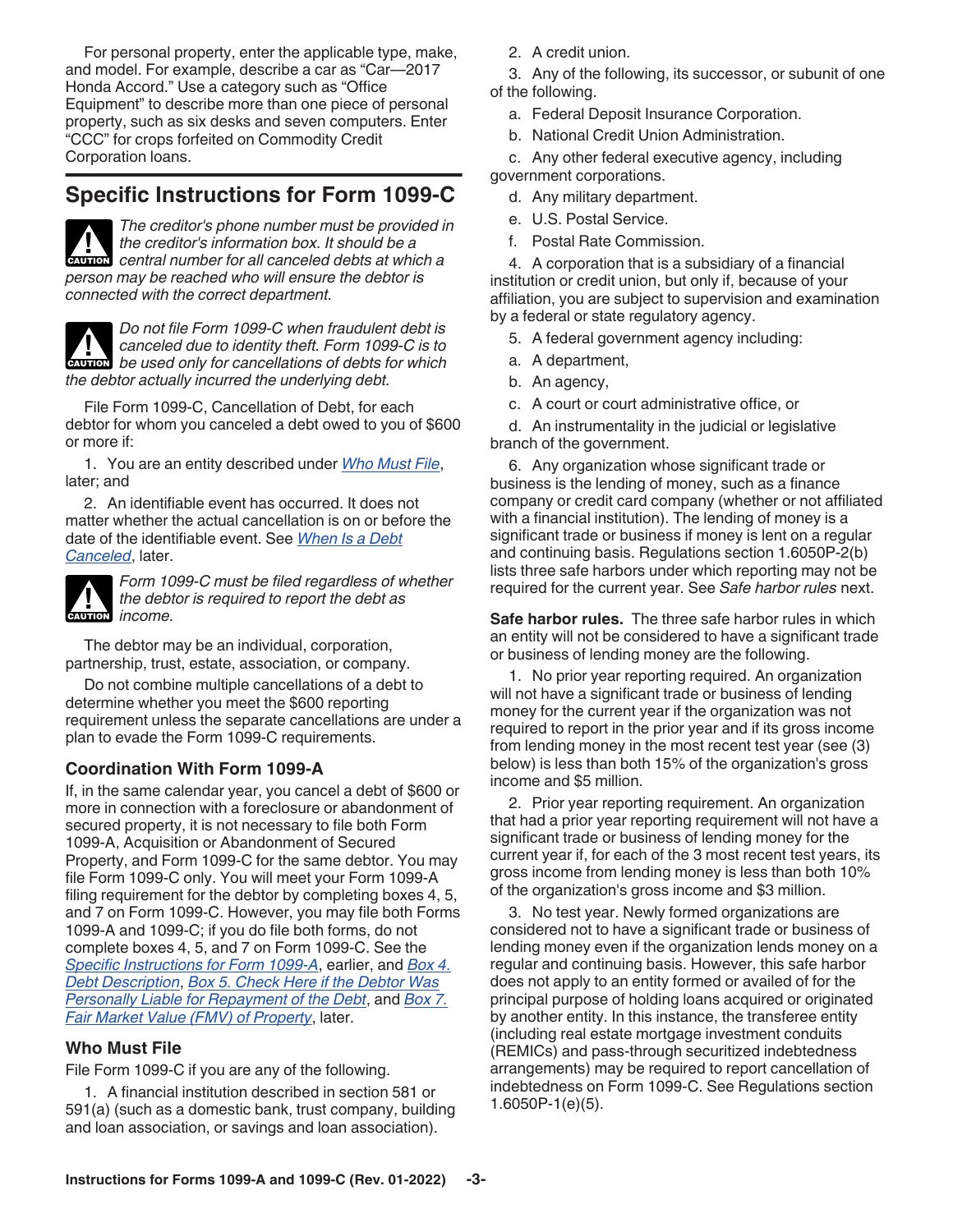<span id="page-3-0"></span>**Test year defined.** A test year is a tax year of the organization that ends before July 1 of the previous calendar year.

For example, X, a calendar year taxpayer who has a significant trade or business of lending money, is formed in year 1. X will not have a test year in year 1 or year 2. However, for year 3, X's test year will be year 1. In year 3, year 1 is the only year that ended before July 1 of the previous calendar year (in this example, year 2).

**Penalties.** There are penalties for failure to file correct information returns by the due date and for failure to furnish correct payee statements. See part O in the current General Instructions for Certain Information Returns for details.

*Exceptions.* Until further guidance is issued, no penalty will apply for failure to file Form 1099-C, or provide statements to debtors, for amounts:

- Discharged in nonlending transactions, or
- Forgiven under the terms of a debt obligation.

**Multiple creditors.** If a debt is owned (or treated as owned for federal income tax purposes) by more than one creditor, each creditor that is described under *[Who Must](#page-2-0) [File](#page-2-0)*, earlier, must issue a Form 1099-C if that creditor's part of the canceled debt is \$600 or more. A creditor will be deemed to have met its filing requirements if a lead bank, fund administrator, or other designee of the creditor complies on its behalf. The designee may file a single Form 1099-C reporting the aggregate canceled debt or may file Form 1099-C for that creditor's part of the canceled debt. Use any reasonable method to determine the amount of each creditor's part of the canceled debt.

Debt owned by a partnership is treated as owned by the partners and must follow the rules for multiple creditors.

**Pass-throughs and REMICs.** Until further guidance is issued, no penalty will apply for failure to file Form 1099-C, or provide statements to debtors, for a canceled debt held in a pass-through securitized debt arrangement or held by a REMIC. However, see item 3 under *[Safe](#page-2-0)  [harbor rules](#page-2-0)*, earlier.

A pass-through securitized debt arrangement is any arrangement in which one or more debts are pooled and held for 20 or more persons whose interests in the debt are undivided co-ownership interests that are freely transferable. Co-ownership interests that are actively traded personal property (as defined in Regulations section 1.1092(d)-1) are presumed to meet these requirements.

## **Debt Defined**

A debt is any amount owed to you, including stated principal, stated interest, fees, penalties, administrative costs, and fines. The amount of debt canceled may be all or only part of the total amount owed. However, for a lending transaction, you are required to report only the stated principal. See *Exceptions*, later.

#### **When To File**

File Form 1099-C in the year following the calendar year in which the identifiable event occurs. See *Exceptions*, later. If you cancel a debt before an identifiable event

occurs, you may choose to file Form 1099-C for the year of cancellation. No further reporting is required even if a later identifiable event occurs with respect to an amount previously reported. Also, you are not required to file an additional or corrected Form 1099-C if you receive payment on a prior year debt.

#### **When Is a Debt Canceled?**

A debt is deemed canceled on the date an identifiable event occurs or, if earlier, the date of the actual discharge if you choose to file Form 1099-C for the year of cancellation. An identifiable event is one of the following.

1. A discharge in bankruptcy under title 11 of the U.S. Code. For information on certain discharges in bankruptcy not required to be reported, see *Exceptions*, later. Enter "A" in box 6 to report this identifiable event.

2. A cancellation or extinguishment making the debt unenforceable in a receivership, foreclosure, or similar federal nonbankruptcy or state court proceeding. Enter "B" in box 6 to report this identifiable event.

3. A cancellation or extinguishment when the statute of limitations for collecting the debt expires, or when the statutory period for filing a claim or beginning a deficiency judgment proceeding expires. Expiration of the statute of limitations is an identifiable event only when a debtor's affirmative statute of limitations defense is upheld in a final judgment or decision of a court and the appeal period has expired. Enter "C" in box 6 to report this identifiable event.

4. A cancellation or extinguishment when the creditor elects foreclosure remedies that by law extinguish or bar the creditor's right to collect the debt. This event applies to a mortgage lender or holder who is barred by local law from pursuing debt collection after a "power of sale" in the mortgage or deed of trust is exercised. Enter "D" in box 6 to report this identifiable event.

5. A cancellation or extinguishment making the debt unenforceable under a probate or similar proceeding. Enter "E" in box 6 to report this identifiable event.

6. A discharge of indebtedness under an agreement between the creditor and the debtor to cancel the debt at less than full consideration (for example, short sales). Enter "F" in box 6 to report this identifiable event.

7. A discharge of indebtedness because of a decision or a defined policy of the creditor to discontinue collection activity and cancel the debt. A creditor's defined policy can be in writing or an established business practice of the creditor. A creditor's established practice to stop collection activity and abandon a debt when a particular nonpayment period expires is a defined policy. Enter "G" in box 6 to report this identifiable event.

8. Other actual discharge before identifiable event. Enter "H" in box 6 if there is an other actual discharge before one of the identifiable events listed above.

#### **Exceptions**

You are not required to report on Form 1099-C the following.

1. Certain bankruptcies. You are not required to report a debt discharged in bankruptcy unless you know from information included in your books and records that the debt was incurred for business or investment purposes. If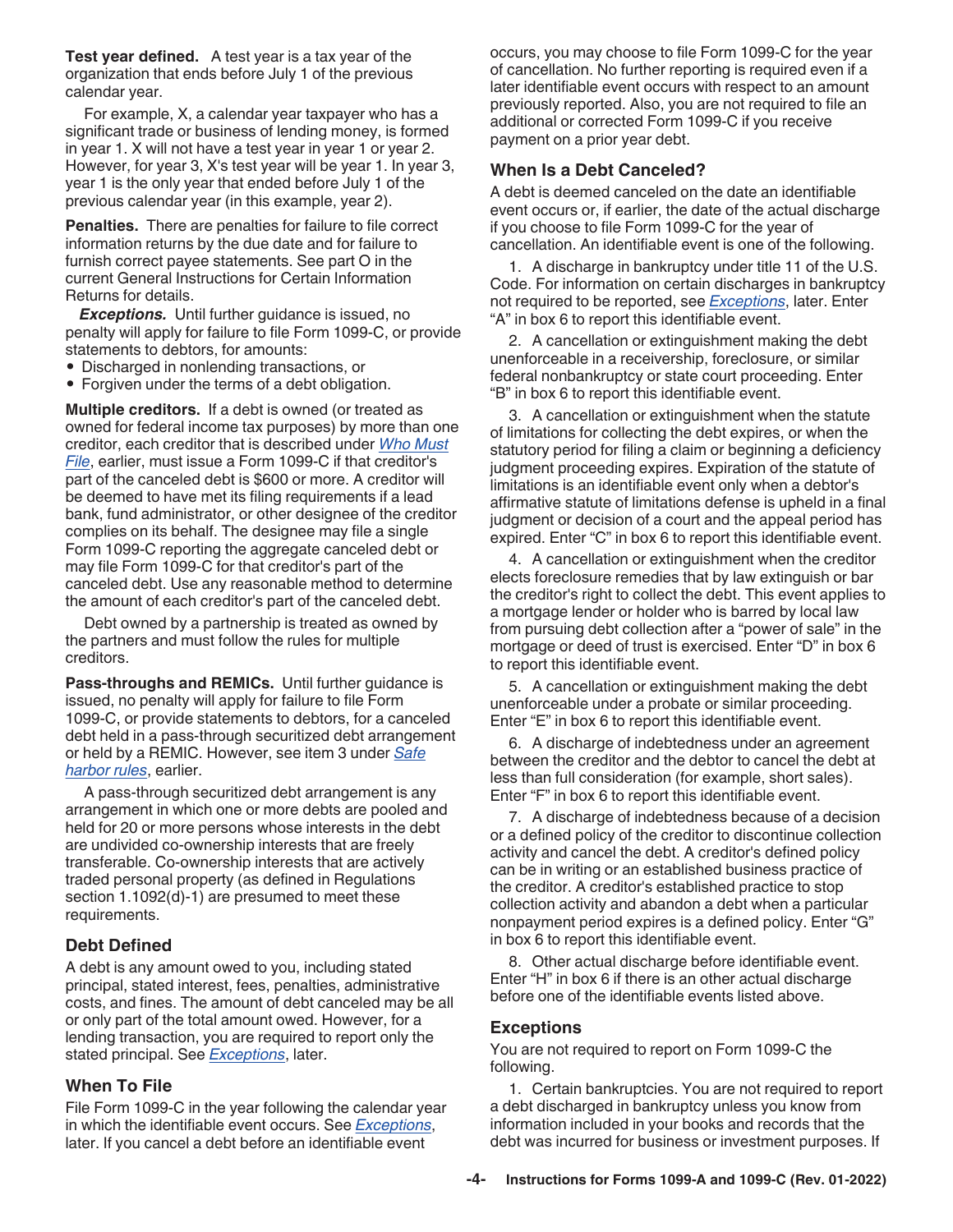you are required to report a business or investment debt discharged in bankruptcy, report it for the later of:

a. The year in which the amount of discharged debt can first be determined, or

b. The year in which the debt is discharged in bankruptcy.

A debt is incurred for business if it is incurred in connection with the conduct of any trade or business other than the trade or business of performing services as an employee. A debt is incurred for investment if it is incurred to purchase property held for investment (as defined in section 163(d)(5)).

2. Interest. You are not required to report interest. However, if you choose to report interest as part of the canceled debt in box 2, you must show the interest separately in box 3.

3. Nonprincipal amounts. Nonprincipal amounts include penalties, fines, fees, and administrative costs. For a lending transaction, you are not required to report any amount other than stated principal. A lending transaction occurs when a lender loans money to, or makes advances on behalf of, a borrower (including revolving credit and lines of credit). For a nonlending transaction, nonprincipal amounts are included in the debt. However, until further guidance is issued, no penalties will be imposed for failure to report these amounts in nonlending transactions.

4. Foreign debtors. Until further guidance is issued, no penalty will apply if a financial institution does not file Form 1099-C for a debt canceled by its foreign branch or foreign office for a foreign debtor, provided all the following apply.

a. The financial institution is engaged in the active conduct of a banking or similar business outside the United States.

b. The branch or office is a permanent place of business that is regularly maintained, occupied, and used to carry on a banking or similar financial business.

c. The business is conducted by at least one employee of the branch or office who is regularly in attendance at the place of business during normal working hours.

d. The indebtedness is extended outside the United States by the branch or office in connection with that trade or business.

e. The financial institution does not know or have reason to know that the debtor is a U.S. person.

5. Related parties. Generally, a creditor is not required to file Form 1099-C for the deemed cancellation of a debt that occurs when the creditor acquires the debt of a related debtor, becomes related to the debtor, or transfers the debt to another creditor related to the debtor. However, if the transfer to a related party by the creditor was for the purpose of avoiding the Form 1099-C requirements, Form 1099-C is required. See section 108(e)(4).

6. Release of a debtor. You are not required to file Form 1099-C if you release one of the debtors on a debt as long as the remaining debtors are liable for the full unpaid amount.

7. Guarantor or surety. You are not required to file Form 1099-C for a guarantor or surety. A guarantor is not a debtor for purposes of filing Form 1099-C even if demand for payment is made to the guarantor.

8. Seller financing. Organizations whose principal trade or business is the sale of nonfinancial goods or nonfinancial services, and who extend credit to customers in connection with the purchase of those nonfinancial goods and nonfinancial services, are not considered to have a significant trade or business of lending money, with respect to the credit extended in connection with the purchase of those goods or services, for reporting discharge of indebtedness on Form 1099-C. See Regulations section 1.6050P-2(c). But the reporting applies if a separate financing subsidiary of the retailer extends the credit to the retailer's customers.

9. Student loan indebtedness. For discharges occurring after December 31, 2017, you are not required to file Form 1099-C for student loan indebtedness if the discharge of the debt is due to the student's death or permanent and total disability.

Rev. Proc. 2020-11 establishes a safe harbor extending the relief provided under Rev. Proc. 2015-57, 2015-51 I.R.B. 863, Rev. Proc. 2017-24, 2017-7 I.R.B. 916, and Rev. Proc. 2018-39, 2018-34 I.R.B. 319, to additional taxpayers who took out federal or private student loans to finance attendance at a nonprofit or for-profit school. Relief is also extended to any creditor that is an applicable entity, as defined by section 6050P and the regulations thereunder, that would otherwise be required to file information returns and furnish payee statements pursuant to section 6050P for the discharge of any indebtedness within the scope of this revenue procedure. The IRS will not assert that a creditor that is an applicable entity, as defined by section 6050P and the regulations thereunder, must file information returns and furnish payee statements pursuant to section 6050P for the discharge of any indebtedness within the scope of these revenue procedures. See *[Rev. Proc. 2020-11](https://www.irs.gov/irb/2020-06_IRB#REV-PROC-2020-11 )* to determine whether a creditor or taxpayer qualifies for relief.

#### **Multiple Debtors**

For debts of \$10,000 or more incurred after 1994 that involve debtors who are jointly and severally liable for the debt, you must report the entire amount of the canceled debt on each debtor's Form 1099-C. Multiple debtors are jointly and severally liable for a debt if there is no clear and convincing evidence to the contrary. If it can be shown that joint and several liability does not exist, a Form 1099-C is required for each debtor for whom you canceled a debt of \$600 or more.

For debts incurred before 1995 and for debts of less than \$10,000 incurred after 1994, you must file Form 1099-C only for the primary (or first-named) debtor.

If you know or have reason to know that the multiple debtors were husband and wife who were living at the same address when the debt was incurred, and you have no information that these circumstances have changed, you may file only one Form 1099-C.